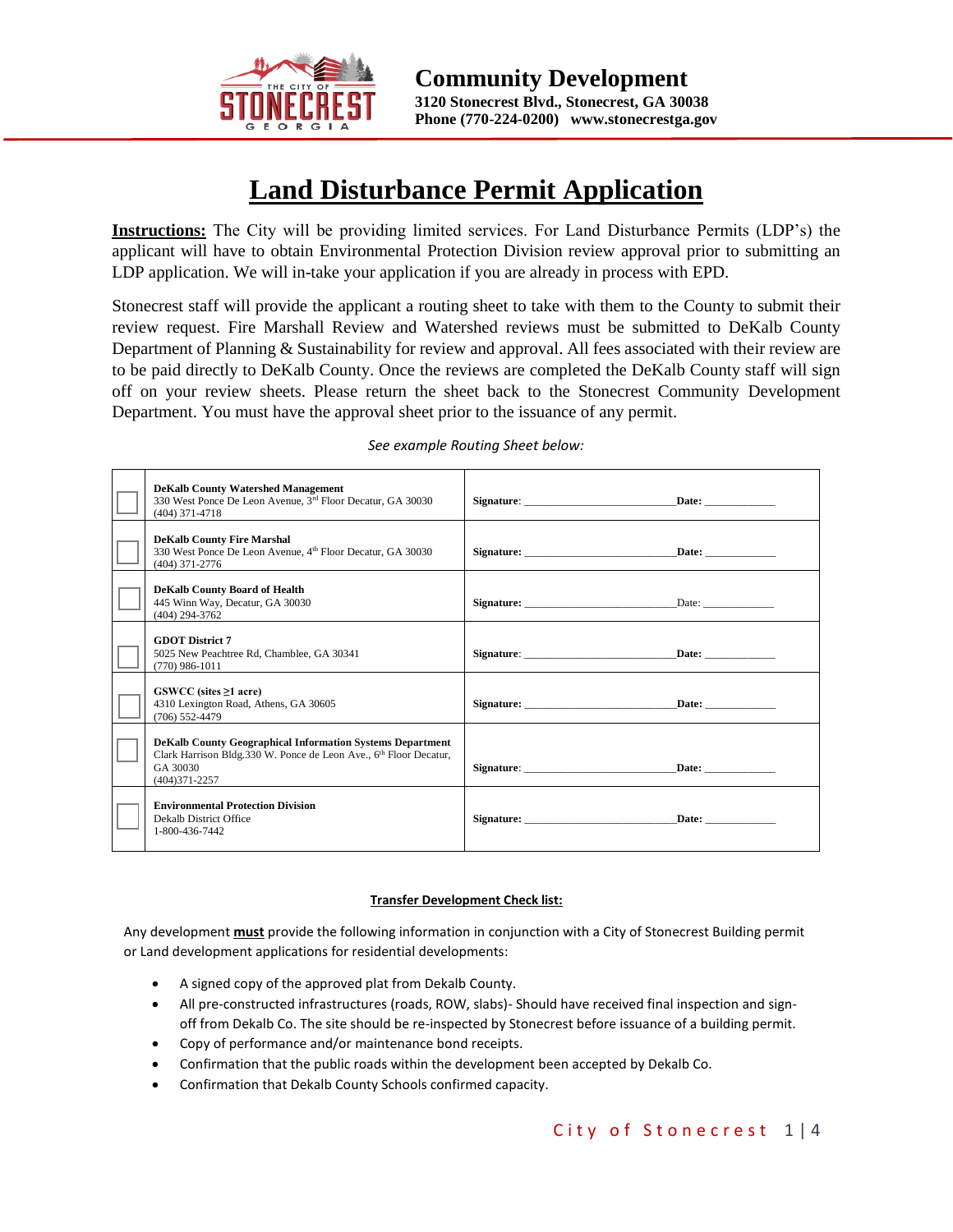

֦

# **Site Plan Checklist**

### (*All items must be included on the Site Plan; separate sheets may be used*)

- $\Box$  Key and/or legend and site location map with North arrow
- $\Box$  Boundary survey of subject property which includes dimensions along property lines that match the metes and bounds of the property's written legal description and clearly indicates the point of beginning.
- $\Box$  Acreage of subject property
- $\Box$  Location of land lot lines and identification of land lots
- $\Box$  Existing, proposed new dedicated and future reserved rights-of-way of all streets, roads, and railroads adjacent

to and on the subject property

- $\Box$  Proposed streets on the subject site
- $\Box$  Current zoning of the subject site and adjoining properties
- $\Box$  Existing buildings with square footages and heights (stories), wells, driveways, fences, cell towers, and any other

structures or improvements on the subject property

 $\Box$  Existing buildings' locations and heights (stories), wells, driveways, fences, cell towers, and any other structures

or improvement on adjacent properties within 200 feet of the subject property.

- $\Box$  Location of proposed buildings with total square footage
- $\Box$  Layout and minimum lot size of proposed single family residential lots
- $\Box$  Topography on the subject site and adjacent property up to 200 feet as required to assess runoff effects
- $\Box$  Location of overhead and underground electrical and pipeline transmission/conveyance lines
- □ Required and/or proposed setbacks.
- □ 100-year flood plain horizontal limits and flood zone designations as shown on survey or FEMA FIRM maps.
- $\Box$  Required landscape strips, undisturbed buffers, and any other natural areas as required or proposed.
- $\Box$  Required and proposed parking spaces; Loading and unloading facilities.
- □ Lakes, streams, wetlands, and Waters of the State and associated buffers.
- $\Box$  Proposed storm water management facilities.
- $\Box$  Community wastewater facilities including preliminary areas reserved for septic drain fields and points of access.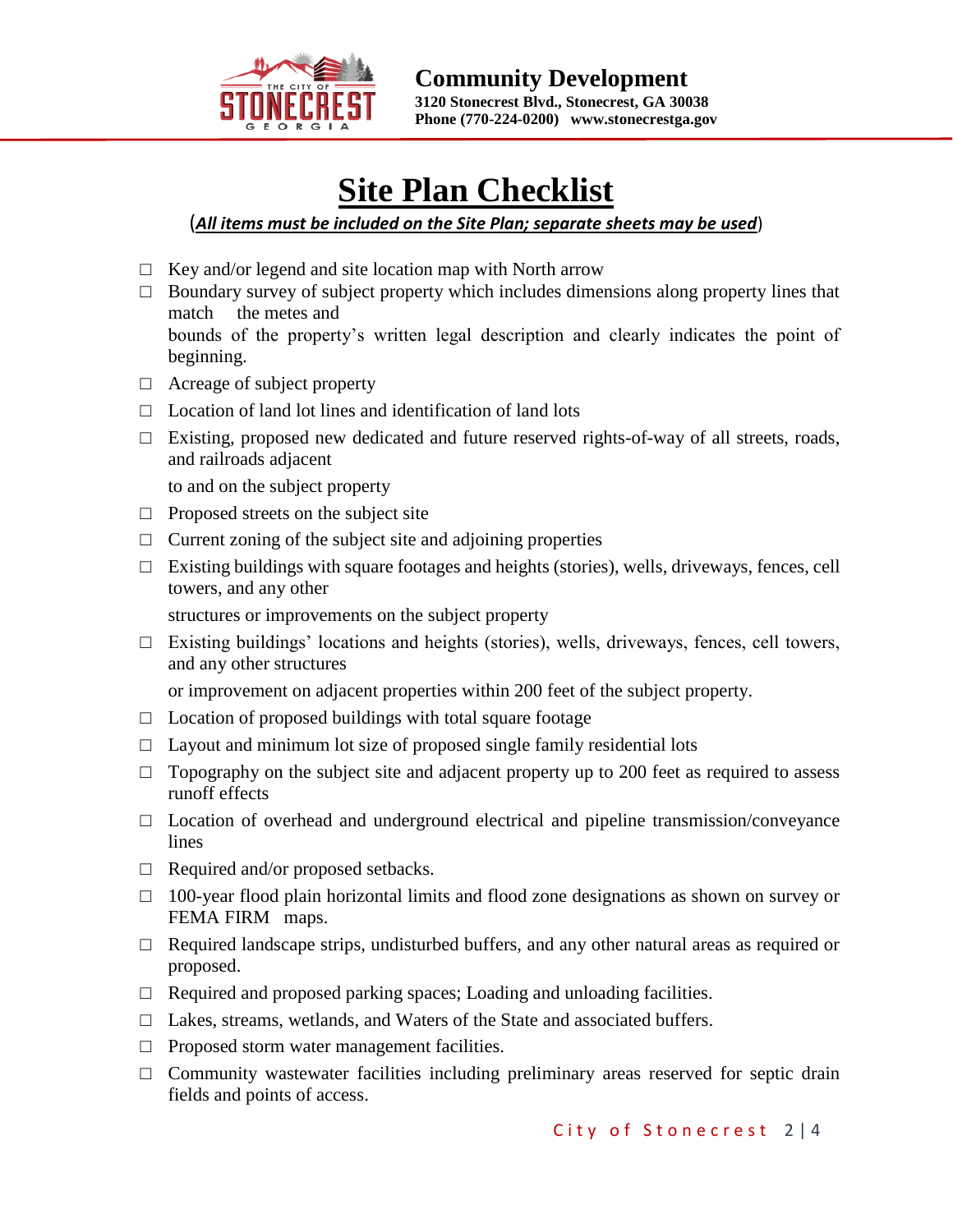

- □ Availability of water system and sanitary sewer system.
- □ Location of existing trees and trees to be removed, or a statement that there are none, and whether the trees identified are specimen trees. (*A specimen tree is any hardwood (oak, hickories, poplars, etc.) or softwood (pines, evergreens, etc.) tree with a diameter at breast height (DBH) of 30 inches and larger, or a small tree (dogwoods, redbuds, sourwoods, etc.) with a DBH of 10 inches and larger. If no specimen trees exist on the site, note their absence on the plans. If a specimen tree is to be removed, provide a calculation for recompense at 1.5x the diameter*.)
- □ **To obtain your school capacity letter please contact the Dekalb County School District**:

Attention: David Yoke Operation Division 1780 Montreal Rd Tucker, GA 30084 (678) 676 – 1329 David\_s\_yoke@dekalbschoolsga.org

| <b>Land Development Fee Schedule</b> |                                                 |                   |                             |  |  |  |  |  |  |
|--------------------------------------|-------------------------------------------------|-------------------|-----------------------------|--|--|--|--|--|--|
| <b>Land Disturbance Permit</b>       |                                                 |                   |                             |  |  |  |  |  |  |
|                                      | Technology Fee (applies to each permit)         | \$20.00           |                             |  |  |  |  |  |  |
|                                      | Resubmittal Fee (each resubmittal after 2nd)    | 25% of Permit Fee |                             |  |  |  |  |  |  |
|                                      | Acre= Distributed Permit                        | Review            | Inspection                  |  |  |  |  |  |  |
| Clearing Permit                      | Residential/Non-residential                     | \$300.00          | \$25/Acre. Min \$100        |  |  |  |  |  |  |
| Clearing & Grubbing                  | Residential/Non-residential                     | \$300.00          | <u>\$50/Acre, Min \$100</u> |  |  |  |  |  |  |
| Grading Permit                       | Residential/Non-residential                     | \$300.00          | \$50/Acre. Min \$100        |  |  |  |  |  |  |
|                                      | Development Permit                              |                   |                             |  |  |  |  |  |  |
| Residential                          |                                                 | Review            | Inspection                  |  |  |  |  |  |  |
| Single Family                        |                                                 |                   |                             |  |  |  |  |  |  |
|                                      | Engineering/Erosion Control (less than 2 Acres) | $$500+$           | \$300 base+                 |  |  |  |  |  |  |
|                                      |                                                 | \$15/Lot          | \$150/acre                  |  |  |  |  |  |  |
|                                      | Engineering/Erosion Control (more than 2 Acres  | $$700+$           | $$500 base +$               |  |  |  |  |  |  |
|                                      |                                                 | \$15/Lot          | \$150/acre                  |  |  |  |  |  |  |
| Town Homes (Fee Simple)              |                                                 |                   |                             |  |  |  |  |  |  |
| Engineering/Erosion Control          |                                                 | \$450+\$30/Lot/   | $$600\,base+$               |  |  |  |  |  |  |
|                                      |                                                 | Acre              | \$150/acre                  |  |  |  |  |  |  |
| Non-Residential                      |                                                 | Review            | <b>Inspection</b>           |  |  |  |  |  |  |
| Condominium                          |                                                 |                   |                             |  |  |  |  |  |  |
|                                      | Engineering / Erosion Control                   | \$600+\$20/unit   | $$600 base +$               |  |  |  |  |  |  |
|                                      |                                                 |                   | \$150/acre                  |  |  |  |  |  |  |
| Apartment                            |                                                 |                   |                             |  |  |  |  |  |  |
|                                      | Engineering/Erosion Control                     | \$600+\$20/unit   | $$600 base +$               |  |  |  |  |  |  |
|                                      |                                                 |                   | \$150/acre                  |  |  |  |  |  |  |
| Commercial/Institutional             |                                                 |                   |                             |  |  |  |  |  |  |
|                                      | Engineering/Erosion Control                     | l\$600+\$10/acrel | \$700 base+ 250/acre        |  |  |  |  |  |  |